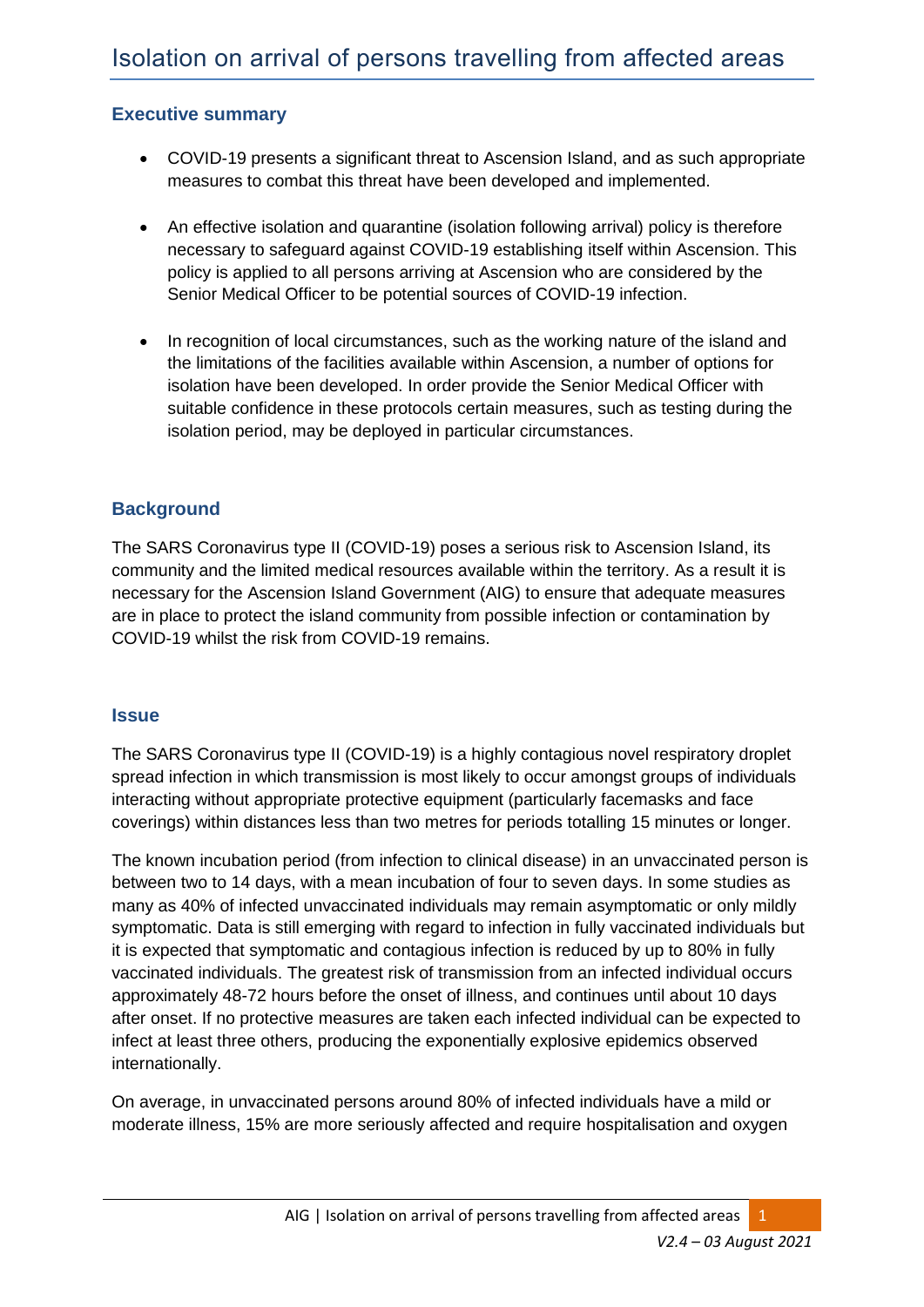therapy; whilst about half of these more seriously affected individuals become critically ill and require life support<sup>1</sup>.

On average, in vaccinated persons around 92% of infected individuals have a mild or moderate illness, with the rest requiring hospitalisations and oxygen therapy<sup>2</sup>. Further work is underway to establish what percentage of those infected ultimately become critically ill and require life support.



Even with widespread full vaccination within a population it is vital that measures are in place to safeguard the community. Of those vaccinated, only 80% on average will actually have protection against virus and vaccines have been proven to be less effective than this against some of the more recently emerging variants<sup>3</sup>. Whilst widespread full vaccination will reduce the chance of serious illness and death for most it remains important to recognise that the unique dynamic of the island (for instance ~50% are served by messing facilities) means that viral spread can occur quickly and widely, so authorities need to take practical measures to safeguard against this.

Admission of any number of ill individuals to Georgetown Hospital poses a significant risk of onward transmission of COVID-19 to the limited number of available hospital staff, and thence into the community. Due to the limitations of medical facilities and supplies in Ascension, any person admitted to Georgetown Hospital with a severe COVID-19 illness could only be managed for a limited period of time before requiring medical evacuation to a third territory for substantive treatment.

The impact of sustained community-acquired cases within Ascension would be significant. The Hospital is staffed with two full-time doctors and eight nurses; it has capacity to care for up to 10 moderately ill patients, and two critically ill patients at any one time. In order to try to prevent the medical services and facilities being overwhelmed during community– established transmission, significant reactive public heath mitigation measures would need to be observed, causing substantial disruption to individuals and employers for a potentially prolonged period of time.

An effective compulsory isolation and quarantine (isolation following arrival) policy is therefore necessary to prevent unchecked direct transmission of COVID-19 to the island

 $2$  PHE – Effectiveness of COVID-19 vaccines against hospital admission with the Delta (B.1.617.2) variant, <https://bit.ly/3gLdAFZ> – 14 June 2021

**.** 

AIG | Isolation on arrival of persons travelling from affected areas 2

<sup>1</sup> <https://www.who.int/docs/default-source/coronaviruse/situation-reports/20200306-sitrep-46-covid-19.pdf>

<sup>3</sup> The AstraZeneca COVID-19 Vaccine is currently reported as providing a 62% level of protection against the Delta variant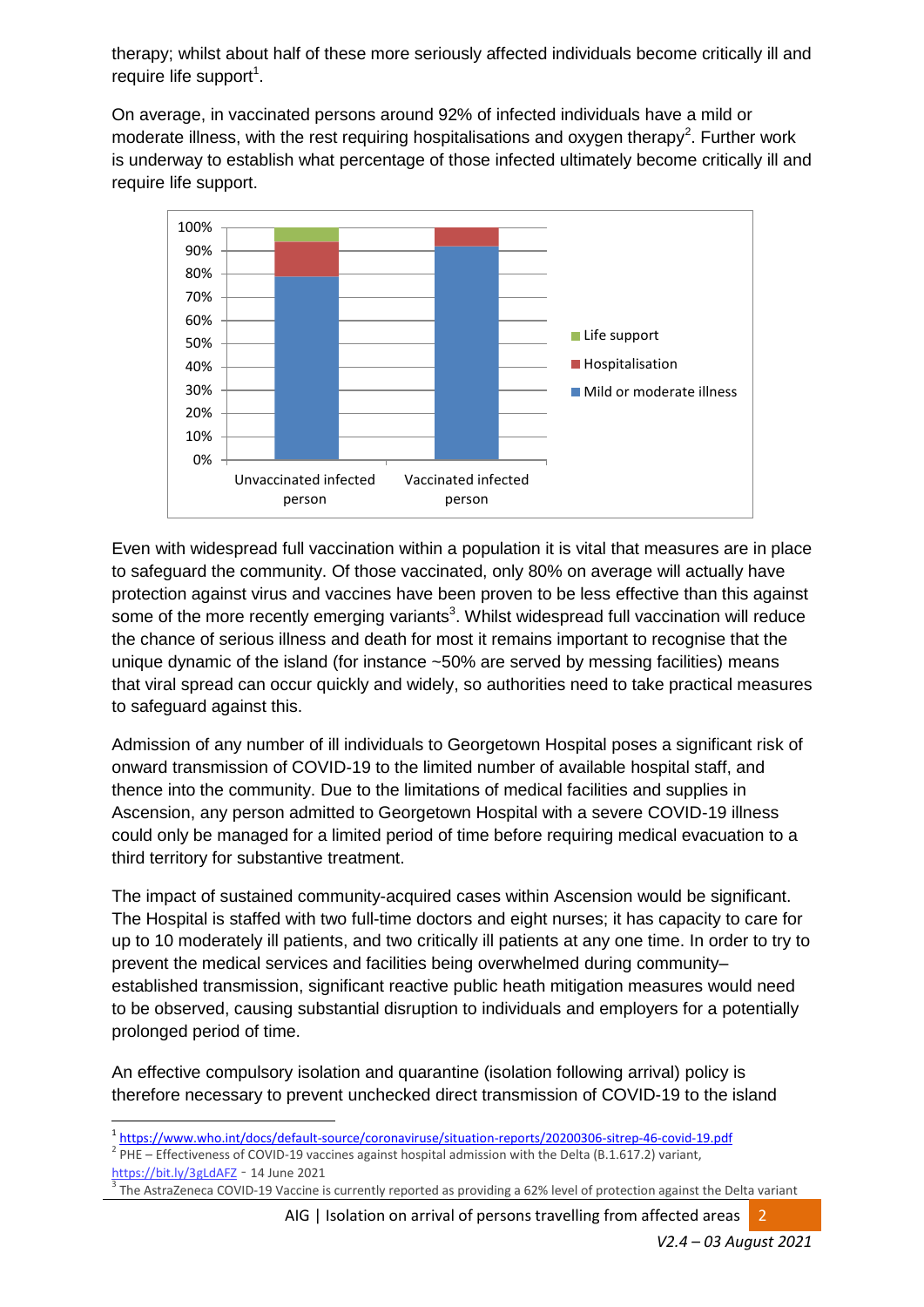community, to protect the critically vulnerable hospital service from unnecessary risk of exposure and to allow the continued operation of island services and businesses.

# **Principles**

Measures should seek to ensure:

- The community is sufficiently safeguarded from unchecked direct transmission of COVID-19.
- Community-acquired infection and spread is prevented from becoming established.

# **Advice received**

Throughout the COVID-19 pandemic AIG has been in constant liaison with experts from Public Health England and a dedicated taskforce within Public Health England set up to support the Overseas Territories through this health crisis. This liaison has provided AIG with the opportunity to seek advice and guidance from some of the most highly qualified individuals in the world with access to the most up to date scientific understanding available. This advice has informed the approach taken by AIG to date, with ongoing refinement also informed by the advice and evidence provided by these colleagues.

The compulsory isolation of arrivals measures outlined below under *Application* are predicated on the following conditions being fulfilled:

- The level of full vaccination, considered to be two doses of a UK/EU/USA approved vaccine for a period of six months after application of the second dose, of the eligible population is maintained at 80% or higher.
- No pockets of unvaccinated persons are considered to be present within the community.
- Effective public health measures are in place to react to any outbreak as it is identified, such as contact tracing and precautionary isolation of known contacts.

# **Application**

## **Pre-departure testing of arrivals**

As travellers to Ascension pose a risk of introducing COVID-19 into Ascension, all travellers to Ascension will be required to produce a negative COVID-19 polymerase chain reaction (PCR) or molecular test result taken within three days of their scheduled departure time for Ascension, or where they are transiting St Helena within 72 hours of their scheduled departure time for St Helena. Evidence of the negative test should be provided prior to, or at, check-in. Evidence of a negative test result should also then be provided to an Immigration Officer and the Senior Medical Officer (SMO).

Several Overseas Territories have reported that fully vaccinated persons, including arrivals, have tested positive with high Ct values of between 14 and 18, indicating high loads of viral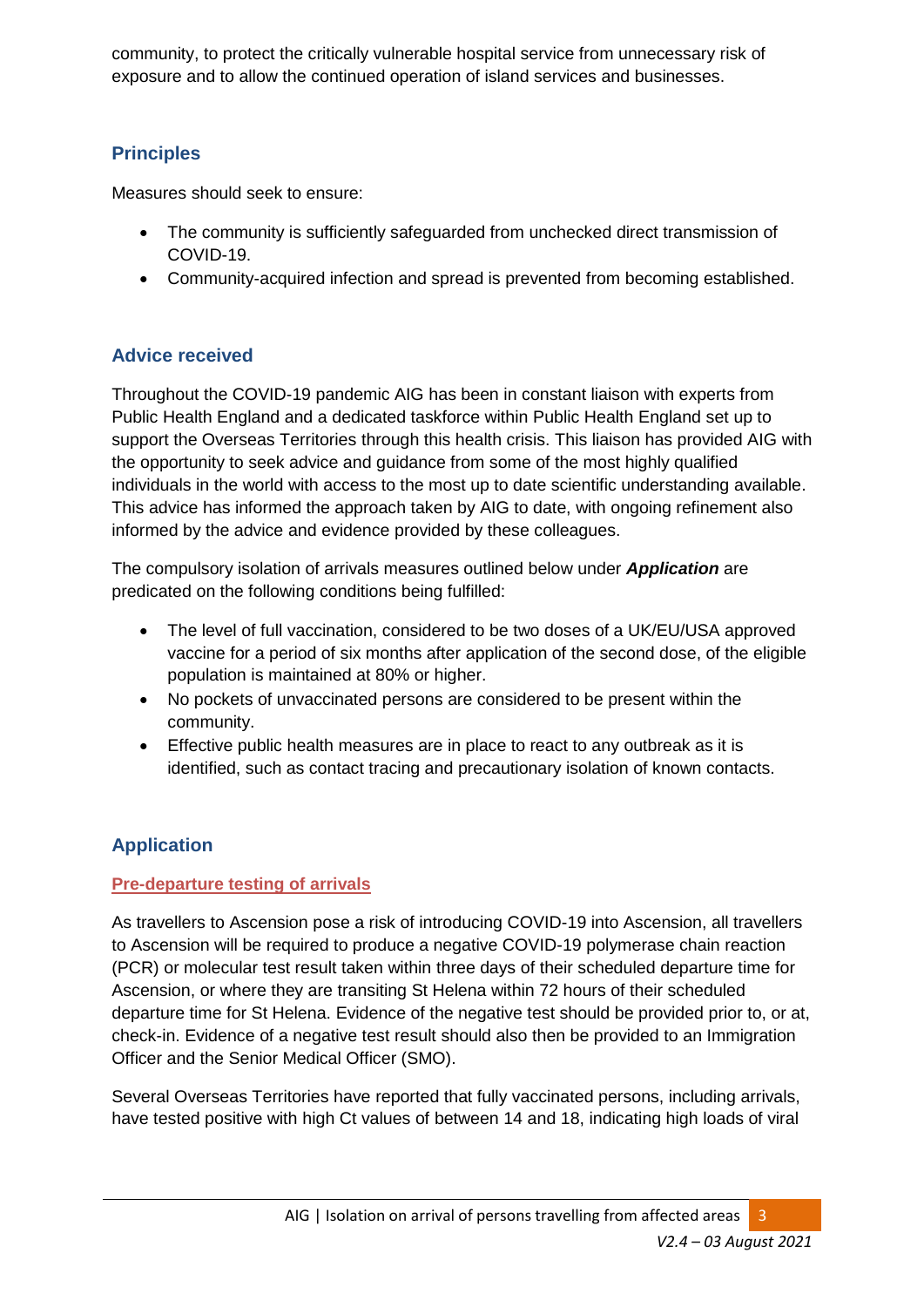RNA, despite being asymptomatic $4$ . As such, the requirement for pre-departure testing will be applied to all travellers, regardless of vaccination status.

If arrivals are able to demonstrate that they have not travelled from an affected area within the last 14 days they will not be required to produce a pre-departure negative result from a COVID-19 PCR test taken within three days of their scheduled departure time for Ascension. However, a pre-departure negative result from a COVID-19 PCR test taken within three days of their last known point or port of departure may be considered when determining what isolation protocols that individual will be required to observe on arrival at Ascension.

## **Observation of compulsory isolation**

In order to safeguard against the introduction of COVID-19 into the community, AIG is currently implementing a period of strict quarantine (compulsory isolation) on arrival which is usually for a period of up to 14 days. It is to be observed by all arrivals considered by the SMO to be potential sources of COVID-19 infection. This is in accordance with the provisions laid out in the Public Health (Coronavirus)(Temporary Provisions) Regulations 2020.

Given the opportunity for onward transmission from one person to another, the ideal is for each arrival to be individually isolated away from others. However, it is recognised that practically and logistically this cannot always be achieved (e.g. for family units containing parents and children, or because of a lack of suitable accommodation). As such, isolation should seek to ensure that the lowest number as can be logistically accommodated takes place, noting that the higher the number of persons isolating together, the greater the risk of transmission of any as yet unidentified COVID-19 within the group will be, as well as potential transmission beyond the group into the community after the isolation period ends (due to "slow burn" transmission). Noting that there is an increased risk of transmission in a group isolation setting, it is not advisable for persons determined to be in a high-risk category for developing a severe illness as a result of contracting COVID-19 to undertake isolation in this form if avoidable.

Additionally, Georgetown Hospital currently has the ability to deploy COVID-19 testing using a Cepheid GeneXpert molecular test platform. As such it is also possible to utilise the negative predictive power of this testing platform to establish the potential for infection in arrivals and those who are observing isolation measures. Due to the highly sensitive nature of the test, persons testing negative on arrival will be highly unlikely to be shedding virus and hence non-contagious at that point in time, regardless of their actual infective status subsequent to that point. Therefore in certain circumstances bespoke measures can be put in place to mitigate the chance of infection from someone travelling from an affected area in the same conveyance as someone travelling from an unaffected area, and in doing so accommodate a travel corridor.

Current evidence indicates that placing an unvaccinated person in individual isolation for 10 days, with a test taking place at the beginning and the end of the isolation period, will result in an approximately <2% chance of a person infected with COVID-19 being released from quarantine without having already been identified. As such, a 10 day period of individual isolation following arrival, combined with testing, for an unvaccinated person offers a highlevel of protection to the wider population.

 $\overline{\phantom{a}}$ 4 Confirmation provided by two OTs during PHE teleconference on 10 June 2021.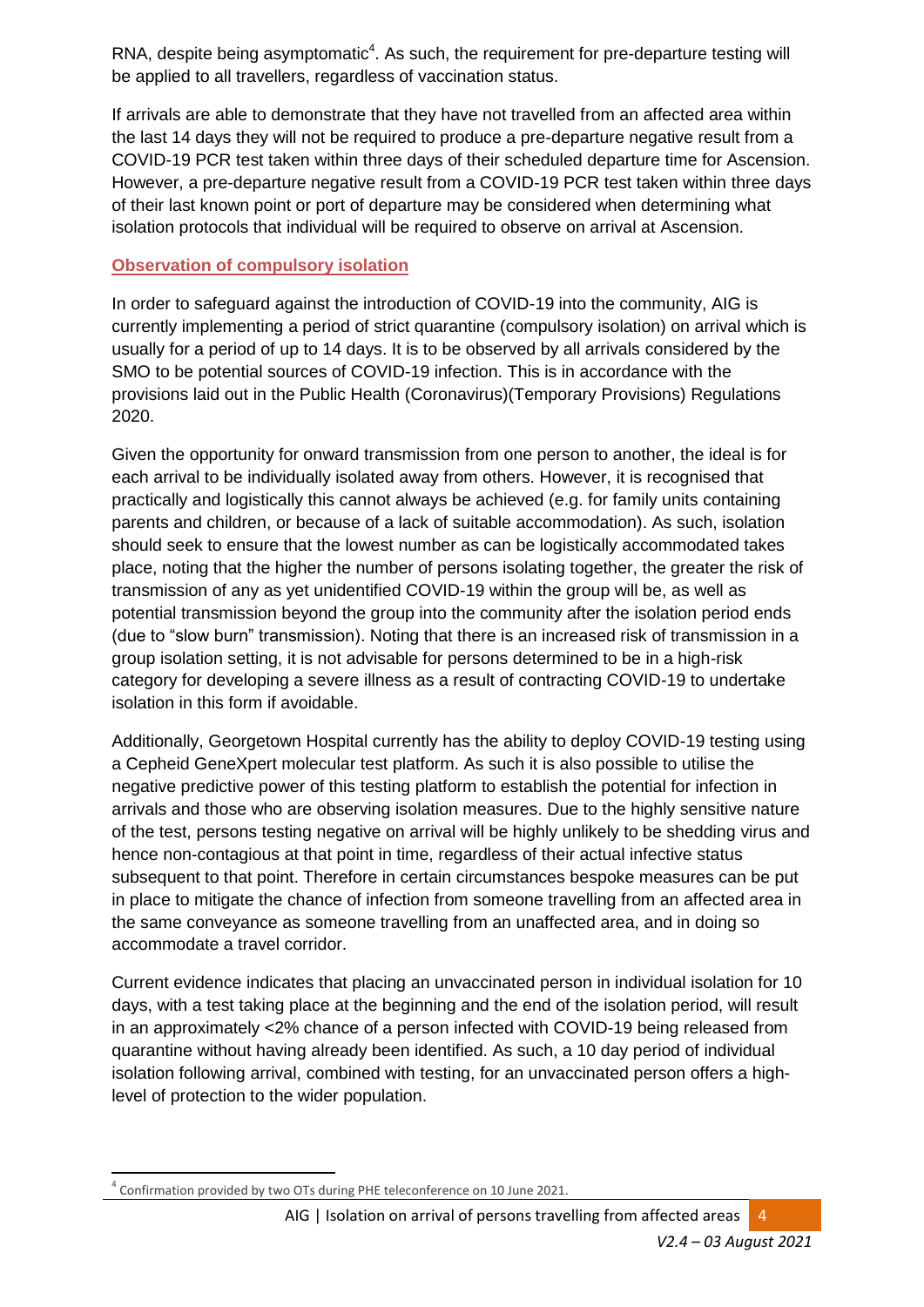Given the increase in risk of spread amongst a group observing isolation measures together, whether vaccinated or unvaccinated, it is necessary to deploy testing in order to provide suitable assurances that no transmission of infection is taking place within those groups.

Whilst strictly observed isolation in and of itself provides a high-level of confidence that upon release an individual will pose little risk to the public, deploying testing prior to releasing a person from isolation provides additional assurance that they are not in fact infectious at the point of release, and also offers a final fail-safe to guard against an as yet unidentified failure in the system of protocols and procedures which may have undermined the efficacy of the system of compulsory isolation.

Therefore all persons aged 11 years old and above who undergo compulsory isolation will be subject to a testing regime based on the category of arrival they are considered to be.

Given different arrivals pose different levels of risk to the community based on their travel history and vaccination status, it is possible to implement a variety of compulsory isolation protocols depending on the category of individual in question. It should be noted that these are not strictly determined by scientific modelling alone, and consider factors such as the ability to practically accommodate the level of testing required to support the system effectively and the facilities in which the compulsory isolation has been observed.

The length of time each category of individual is required to observe compulsory isolation following arrival is:

|                                                             | 8<br>days   | 10<br>days  | 14<br>days |
|-------------------------------------------------------------|-------------|-------------|------------|
| <b>Vaccinated individuals</b>                               | X           |             |            |
| Vaccinated groups of four or<br>fewer persons               | $\mathbf x$ |             |            |
| <b>Unvaccinated individuals</b>                             |             | $\mathbf x$ |            |
| Unvaccinated, or mixed, groups<br>of four or fewer persons  |             | $\mathbf x$ |            |
| Vaccinated groups of five or six<br>persons                 |             | X           |            |
| Unvaccinated, or mixed, groups<br>of more than four persons |             |             | x          |

The rationale for the length of compulsory isolation applied to each category of individual is outlined in more detail below.

#### **Definitions**

For the purposes of compulsory isolation on arrival the following definitions apply:

A person will be considered a **vaccinated person** if–

• the person has been vaccinated against COVID-19;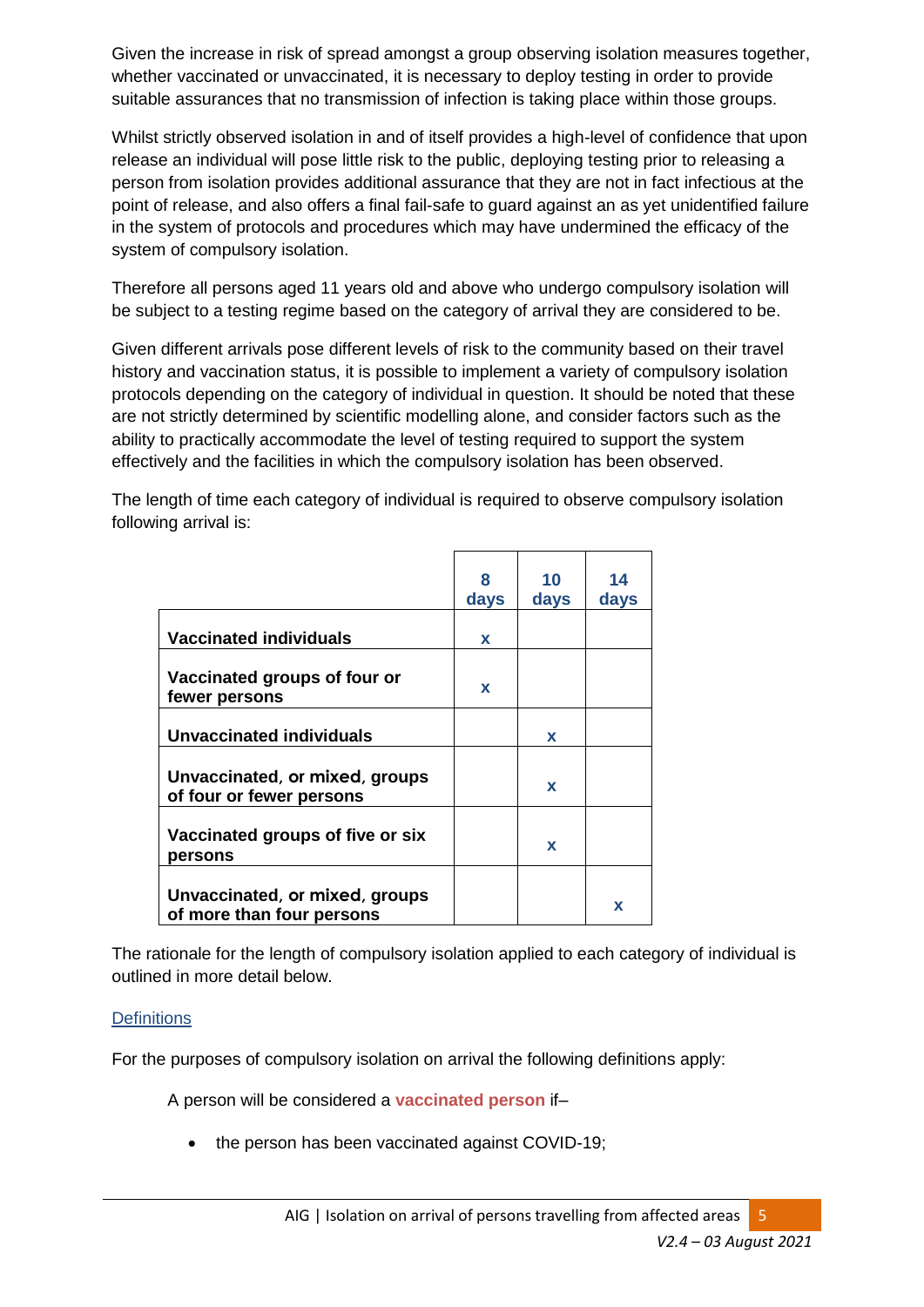- in the case of a two-dose vaccine, the second dose was administered at least four weeks prior to the person's arrival at Ascension;
- the vaccine was approved by the relevant UK/EU/USA regulatory authority on the date it was administered (or, in the case of a two-dose vaccine, on the date second dose was administered).

A vaccinated person will be considered to remain vaccinated for a period of six months from the date on which they were vaccinated (or, in the case of a twodose vaccine, from the date the second dose was administered).

A person who is not a vaccinated person will be considered an **unvaccinated person;** this includes—

- those who have received no doses of vaccine:
- In the case of a two-dose vaccine:
	- o those who have received only the first dose, and
	- o those who received their second dose fewer than four weeks prior to their arrival at Ascension;
- those who cannot provide acceptable evidence that they meet the criteria for being a vaccinated person.

A **vaccinated group** is one in which everyone is considered to be a vaccinated person.

An **unvaccinated group,** or a **mixed group**, is any group which contains one or more unvaccinated persons.

## Isolation of units of ≤4 persons

A person placed into compulsory isolation is placed under strict measures during their period of isolation, mandating no interaction take place with others outside of their isolation group which could lead to virus transmission and/or infection. As such, whilst the individual could have been infected or contaminated with COVID-19 prior to entering isolation they will not have the opportunity to either be infected or contaminated by others during their period of isolation or to infect or contaminate anyone else, except for those they are observing isolation with.

Although the risk of transmission between individuals undergoing isolation together remains, given a household will have common travel history prior to arrival at Ascension, the risk is deemed to be lower than when compared to a bubble placed together for the purposes of observing compulsory isolation who shared no common travel history prior to their arrival at Ascension. When testing is applied the additional assumed risk dynamic within a bubble can be effectively mitigated.

However, as the risk of intra-group transmission remains in both categories of groups, it is important to monitor vigilantly these units for signs of potential COVID-19 infection.

Current evidence indicates that placing vaccinated persons in small isolation groups (either households or bubbles) of four or less persons for eight days, with a test taking place at the beginning and the end of the isolation period, will result in around a ≤2% chance of a person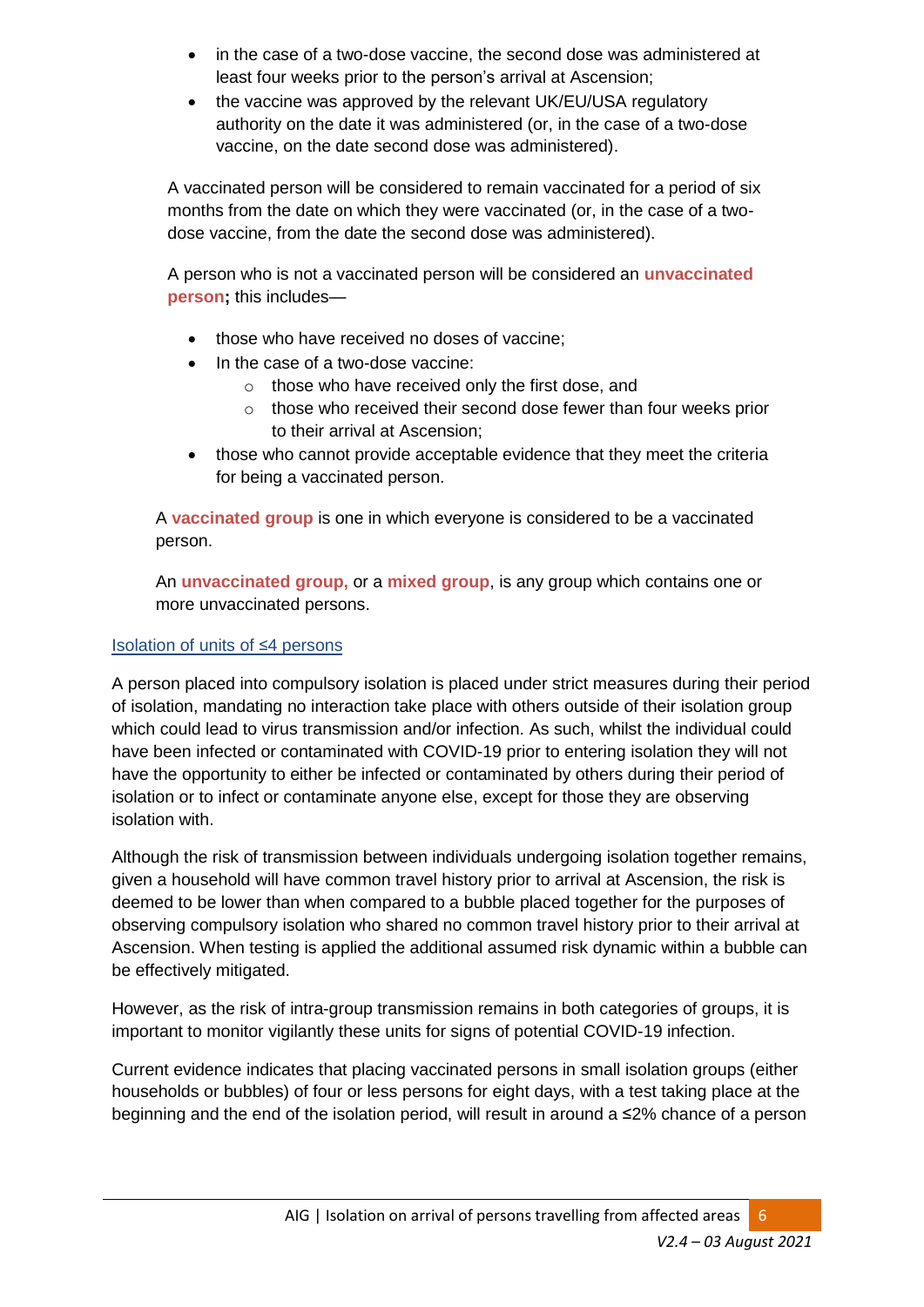infected with COVID-19 being released from quarantine without having already been identified<sup>5</sup>.

| <b><i><u>Property</u></i></b><br>. . | $\overline{\phantom{a}}$<br><b>est</b> | <u>vialium</u> |  |   |  |  | $\sim$<br>est |  |     |   |
|--------------------------------------|----------------------------------------|----------------|--|---|--|--|---------------|--|-----|---|
|                                      | $\sim$                                 |                |  | - |  |  |               |  | . . | - |

Current evidence indicates that placing unvaccinated persons, or vaccinated persons and unvaccinated persons, together in isolation groups of four or less (either households or bubbles) for 10 days provides an ~10% chance of a person infected with COVID-19 being released from quarantine without having already been identified. Applying a test at the beginning and a test at the end of the isolation period, spaced at least eight days apart, will result in a significant reduction in this, and is estimated to provide around a ≤2% chance of a person infected with COVID-19 being released from quarantine without having already been identified.<sup>6</sup>

| $\overline{\phantom{a}}$<br>est |  |   |  | $\overline{\phantom{a}}$<br>$\sim$<br><b>C</b> ol |  |  |        |     |  |  |
|---------------------------------|--|---|--|---------------------------------------------------|--|--|--------|-----|--|--|
| . .                             |  | - |  |                                                   |  |  | -<br>м | . . |  |  |

#### Isolation of vaccinated groups of five and six persons

Increasing the number of persons placed into a bubble for the purposes of observing compulsory isolation on arrival, or having a higher number of persons within a household, increases the risk of intra-group transmission. However, full vaccination greatly reduces the chances that an individual who has been exposed to, or contracted, COVID-19 will infect others. As such, when combined with a two test strategy vaccinated groups of five to six persons can observe a 10 day period of compulsory isolation.

Current evidence indicates that placing vaccinated persons in groups of five or six persons for 10 days, with a test taking place at the beginning and the end of the isolation period, will result in around a ≤2% chance of a person infected with COVID-19 being released from quarantine without having already been identified.

| $\overline{\phantom{a}}$<br>oct.<br><b>C</b> ol |  |        | $\mathbf{v}$ | $\sim$<br>est |  |  |             |     |  |
|-------------------------------------------------|--|--------|--------------|---------------|--|--|-------------|-----|--|
| -                                               |  | $\sim$ |              | -             |  |  | -<br>-<br>л | . . |  |

#### Isolation of unvaccinated bubbles of >4 persons

As the number of persons in an isolation group increases, so does the risk of transmission of COVID-19 between those persons, particularly within a bubble containing unvaccinated persons. However, it is recognised that isolation of such persons in units of five or more may be necessary in certain situations, due to the logistics of accommodating arrivals required to observe compulsory isolation measures.

Given the increased risk of COVID-19 spread amongst a bubble containing unvaccinated persons and numbering five or more, a minimum of a two-test strategy is required<sup>7</sup>, with further individual isolation implemented for anyone found to be infected. This is to ensure that the additional risk posed by this form of bubble isolation is appropriately managed as the nature of bubble quarantine invalidates the eight to 10 day isolation periods applied to individuals and smaller groups.

**.** 

<sup>5</sup> Correspondence from PHE to Dr Bill Hardy (AIG) on 10 June 2021.

<sup>6</sup> Report of meeting between OTs and PHE provided by AIG SMO on 10 June 2021.

<sup>&</sup>lt;sup>7</sup> Correspondence from PHE to Dr Bill Hardy (AIG) on 12 August 2020.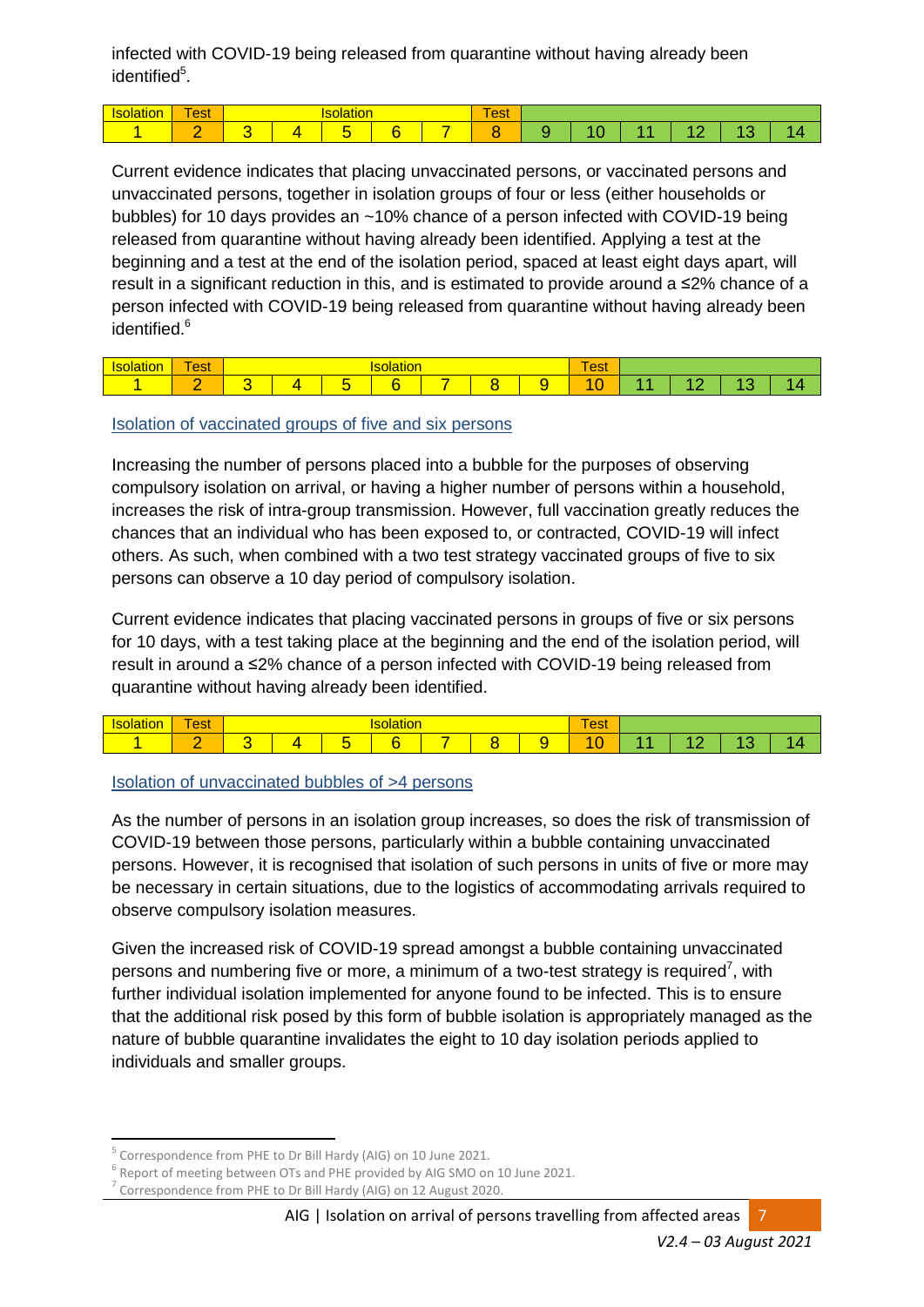As such it is necessary to test within 72 hours of arrival at Ascension, with an additional test 12 days following arrival. If two negative results are returned, the individuals within the bubble will be permitted to leave isolation after 14 days. Taken in combination, this provides around a ≤2% chance of a person infected with COVID-19 being released from compulsory isolation following arrival without having been identified.

|  | $\sim$<br>$- - +$<br>GOL | - |                          |  |   |  |  |  |  |   |     |
|--|--------------------------|---|--------------------------|--|---|--|--|--|--|---|-----|
|  |                          |   | $\overline{\phantom{0}}$ |  | - |  |  |  |  | - | . . |

Given the increased risk of transmission in a group isolation setting, it is not advisable for persons determined to be in a high-risk category for developing a severe illness as a result of contracting COVID-19 to undertake this form isolation if otherwise avoidable.

#### Positive identification of COVID-19 cases

In the event that a positive case of COVID-19 is identified in a person undergoing compulsory isolation following arrival at Ascension (quarantine), it will be necessary to immediately place them into individual isolation. In some cases an immediate move to individual isolation might not be practical: whilst this is the best course of action from an epidemiological position, there may be instances where environmental factors prevent this from happening (e.g. a positive case in a child or a single parent with caring responsibilities).

#### Interaction between those under isolation measures and other persons

Isolation measures are in place in order to protect the wider community from the threat of COVID-19. As such they must be strictly observed, noting all statistical modelling is predicated on this.

However, if appropriate mitigation measures are observed interaction may still take place between those in isolation and others. Appropriate distancing should always be observed, with no direct contact between the parties or encroachment into the property under which isolation is taking place.

If it is necessary to enter a property currently being used for isolation in an emergency, agreed plans and procedures are to be strictly followed and appropriate PPE worn at all times and as advised by the SMO.

#### Co-isolation of arrivals with non-arrivals

Although some arrivals will arrive at Ascension as family units and enter into isolation, or will be placed into group isolation where household isolation is not possible, others will arrive alone and are currently required to complete their isolation period alone. Given this can be for up to 14 days, if not more, this can have a detrimental impact on their health and wellbeing. Equally, certain island critical work is time critical and may require the skills of both a person present in Ascension and that of a person who has arrived within the last 14 days.

As such, in certain circumstances consideration may be given to co-isolating an arrival with a person already present in Ascension. However, accommodating an individual who has recently arrived from a territory affected by COVID-19 with an otherwise healthy person from a COVID-19 free territory is not without risks. The most notable of these is the risk of potential infection or contamination of an otherwise healthy person who enters isolation with the arrival. Therefore this will only be considered if the SMO determines the risks to be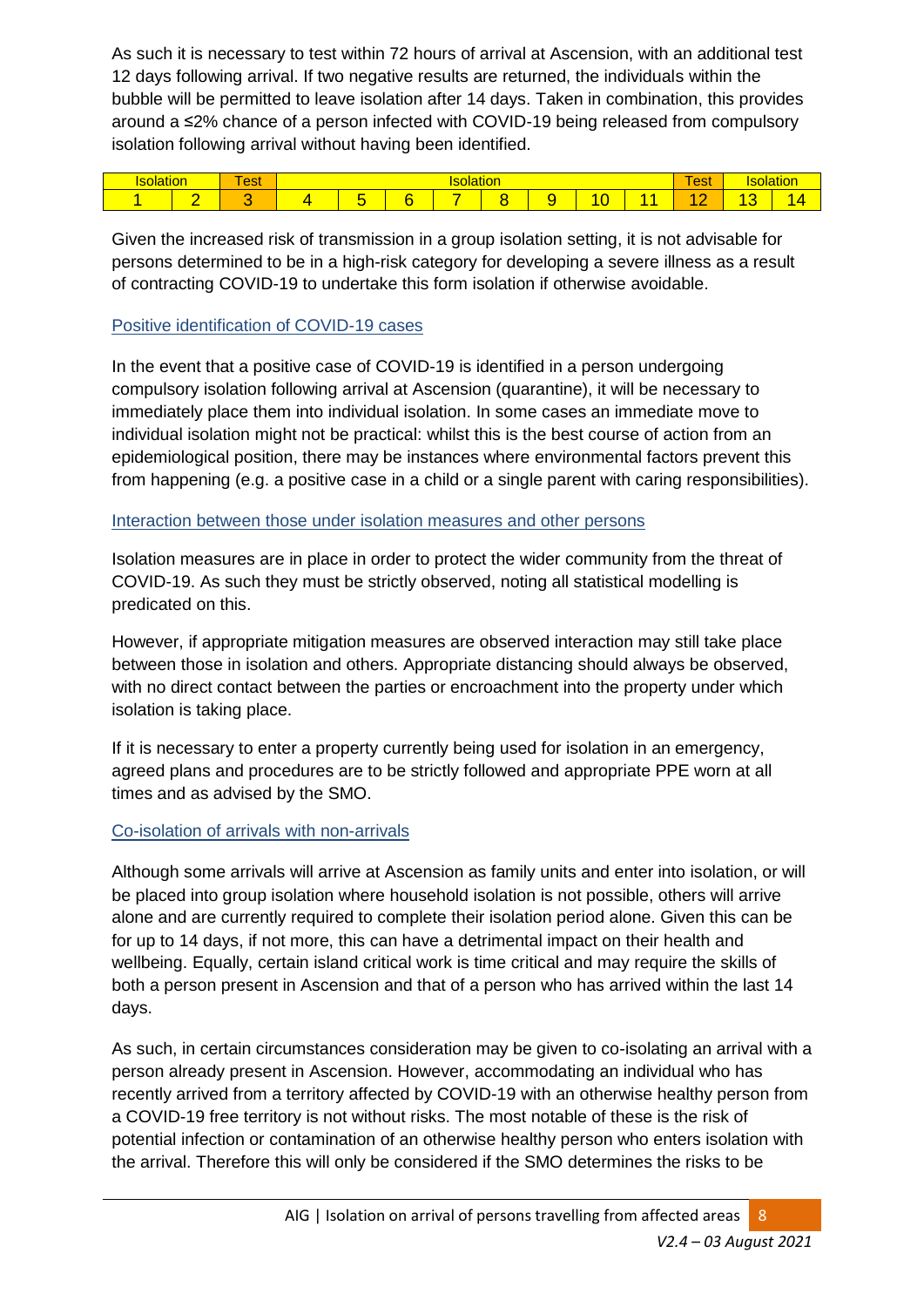manageable and the individuals in question acknowledge that co-isolation takes place at their own risk.

In order to provide some level of reassurance, testing will need to be deployed on the person under isolation measures prior to any others joining them in isolation. In order to then manage the risk to the wider community the point at which the individuals in question enter isolation together and become a group for isolation purposes is the point at which the relevant isolation period will be considered to have begun. Any further testing during this time will be determined by the number of individuals considered to be in the isolation group. As an example, a 14 day isolation period would be undertaken as follows:

|                                    | <b>Test</b> | <b>Isolation</b> |                               |   |                               |   |                 |    |                       |                                     |                      |                 |              | <b>Isolation</b> |
|------------------------------------|-------------|------------------|-------------------------------|---|-------------------------------|---|-----------------|----|-----------------------|-------------------------------------|----------------------|-----------------|--------------|------------------|
| $\sqrt{2}$<br>$\sqrt{2}$<br>A<br>U |             | <b>.</b><br>ັ    | 6                             |   | ō<br>÷                        | 9 | 10 <sub>1</sub> | 44 | $\overline{4\,}$<br>- | 12<br><u> 10</u>                    | $\overline{14}$<br>4 | -<br>đ          | 16           | $7 -$            |
|                                    |             | ⌒<br>-           | $\overline{\phantom{a}}$<br>ັ | 4 | E<br>$\overline{\phantom{a}}$ | 6 |                 | 8  | $\overline{a}$<br>÷   | $\overline{0}$<br><b>STATISTICS</b> |                      | $\sqrt{2}$<br>- | 12<br>$\sim$ | 14               |

## Restrictions Short of Compulsory Isolation

In recognition of the fact that Ascension is a working island, AIG has made special provision within the isolation protocols to permit individuals to undertake certain island critical activities during the period when they would otherwise be subject to compulsory isolation. Such instances are considered exceptional, are risk assessed and are considered on a case-bycase basis. It should be noted that these measures are only considered for healthy individuals, and under these circumstances isolation is still observed with any permitted activities taking place in isolation from the wider community, and with appropriate mitigations in place to prevent infection or contamination from occurring.

#### Exceptional circumstances

It may be the case that under certain exceptional circumstances the release of persons under isolation measures ahead of the completion of their relevant isolation periods is considered (e.g. medical emergency, release of a critical emergency worker, etc.).

Such instances will need to be considered on a case-by-case basis and will be evaluated in liaison with experts from Public Health England, ensuring that any COVID-19 risk resulting from the exceptional circumstances is managed as effectively as possible based on the facilities and apparatus available.

## Potential reduction or exemption to compulsory isolation requirements through air travel corridors

Where a territory remains free of community established COVID-19, the threat posed by travellers from such places is significantly reduced. Although risk remains if these travellers share a conveyance with other passengers or crew travelling from an affected area, a decision to reduce the length of compulsory isolation, or to remove the requirement, can take account of the following principles:

- 1. The change to the compulsory isolation requirement does not increase the risk to the wider community from COVID-19;
- 2. The process of managing arrivals remains robust, observing agreed protocols to mitigate effectively the potential risk from COVID-19 in a precautionary way, until the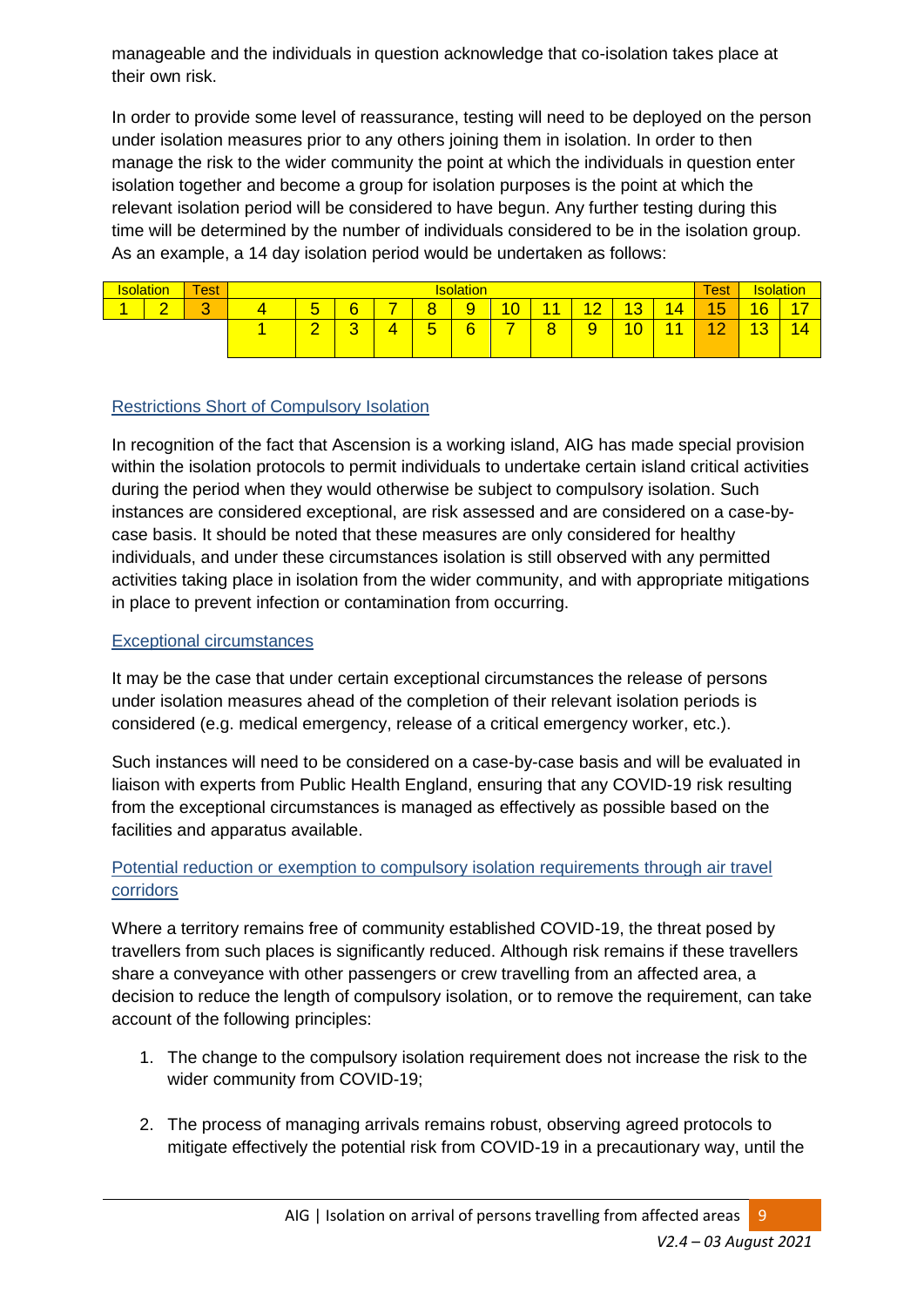SMO is satisfied that no COVID-19 infection or contamination is likely to have occurred in transit.

The comprehensive policy and protocols to be observed for potential reductions or exemptions to compulsory isolation requirements through air travel corridors are detailed separately in the *Policy on HLE-ASI Reduced Length Compulsory Isolation*.

#### Isolation of known contacts of COVID-19 cases

It is vital that an effective, comprehensive and robust contact tracing and isolation apparatus exists within the territory to effectively manage and address any signs of COVID-19 within Ascension as they appear. If a COVID-19 case is identified immediate contact tracing will take place, with close contacts that are identified as possible candidates for contagion directed to observe compulsory isolation for a period of time prescribed by the SMO.

# **Considerations for further adaptions**

## **Maintenance of community vaccination levels and status**

Based on current evidence and understanding of the efficacy of approved COVID-19 vaccines against known variants, it is estimated that the percentage of full vaccination coverage in a population required to ensure the breakdown of COVID-19 transmission chains is  $\sim$ 88%<sup>8</sup>. At this level it is expected that the rate of infection will be less than one. Whilst this should be aimed for, recognising that it will be very difficult to achieve and sustain this level of vaccination coverage, as noted a minimum of 80% full vaccination amongst eligible individuals is required<sup>9</sup>.

#### Ongoing program of vaccination

Present evidence suggests that full vaccination from approved vaccines provides an immune response that lasts for at least six months $^{10}$ . As such those that have already been fully vaccinated will need to be provided with additional vaccinations within six months of their second dose to ensure that community vaccination rates remain at a level considered to be necessary for the current entry control measures to be effective.

#### Full vaccination as a requirement of entry to Ascension

Were full vaccination to be applied as a condition of entry it would ensure that the percentage of fully vaccinated individuals within the community remains at a certain level, or even improves, even if those currently within the community depart the territory.

#### Vaccination of those aged 12 to 17 years old

Amongst populations with widespread full vaccination status, younger age groups tend to be responsible for a significant proportion of transmission<sup>11</sup>. Persons aged 17 years and younger represent approximately 10% of the territory's population<sup>12</sup> and as such pose a potential bridge for transmission between vaccinated persons, as well as the rest of the community.

<sup>1</sup> <sup>8</sup> PHE UKOTs-Crown Dependencies SARS-CoV-2 Teleconference Meeting Note 10/06/2021 and 11/06/2021

<sup>&</sup>lt;sup>9</sup> PHE UKOTs-Crown Dependencies SARS-CoV-2 Teleconference Meeting Note 10/06/2021 and 11/06/2021

<sup>10</sup> N. Doria-Rose *et al*. *N. Engl. J. Med*. [https://doi.org/f5c6;](https://doi.org/f5c6) 2021

<sup>11</sup> PHE UKOTs-Crown Dependencies SARS-CoV-2 Teleconference Meeting Note 10/06/2021 and 11/06/2021 <sup>12</sup> AIG population statistics 31 March 2021 (101 of a total population of 1023)